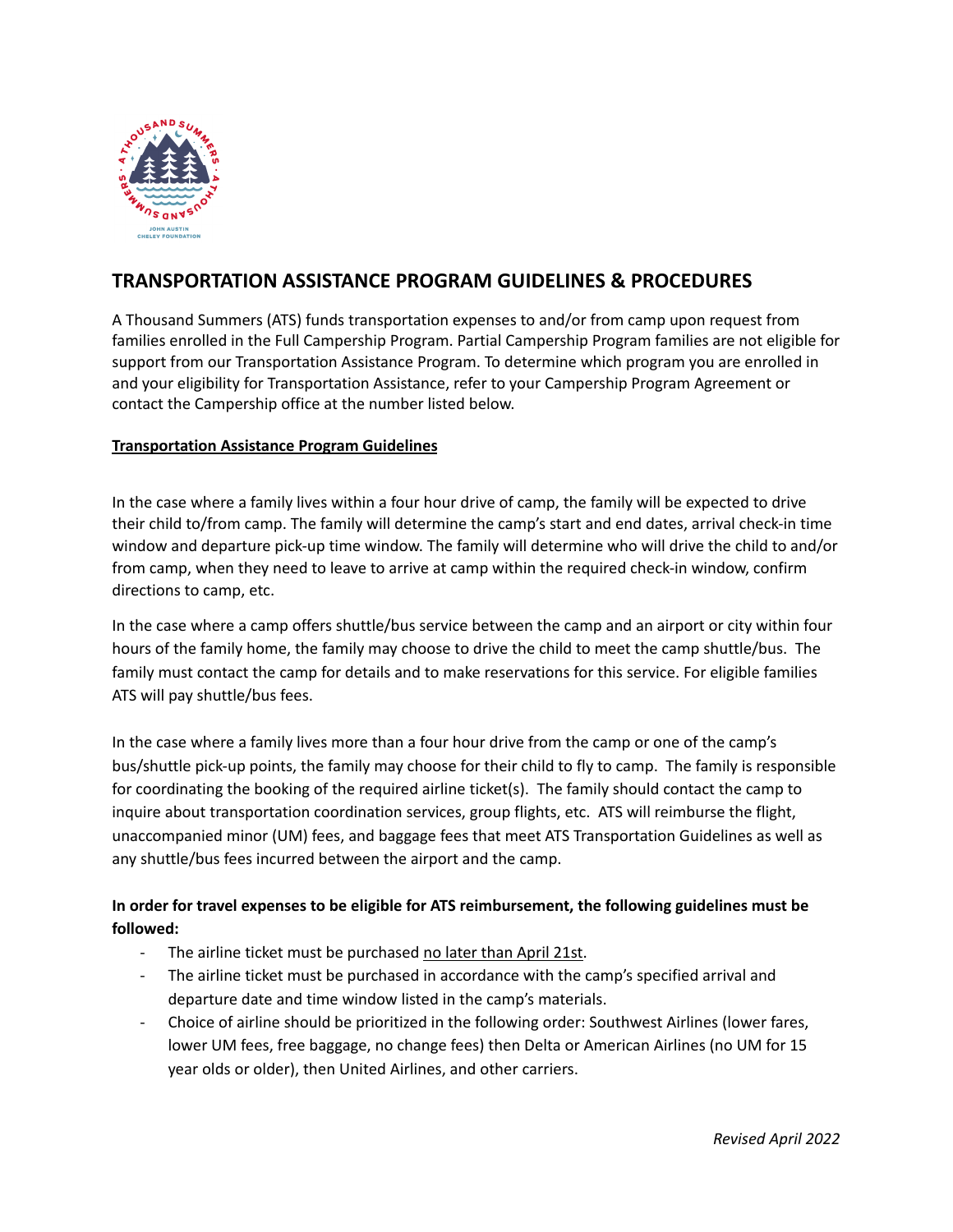- The airline ticket purchased must be an Economy Class ticket. No Business Class or First Class tickets will be reimbursed.
- UM fees will be reimbursable where they are required by the airline based on the camper's age.
- Car transportation costs (gas, hotels, food, etc.) are not reimbursable.
- Parent and mentor transportation costs are not reimbursable.

#### **Transportation Assistance Request Procedure:**

- 1. Full Campership recipients may request Transportation Assistance by submitting the Transportation Assistance form located in the Campership Application. Partial Campership recipients are not eligible for Transportation Assistance.
- 2. Transportation Assistance approval will be listed on the Campership Program Agreement.

#### **Transportation Booking Procedure:**

In order to book flight travel arrangements, all ATS families may either:

- 1. Book flights independently following all camp requirements. Full Campership recipients who have been approved for ATS Travel Assistance must also follow the ATS Transportation Assistance Guidelines.
- 2. Or contact the ATS Travel Partner for assistance with booking flights. Booking fees will apply.

**Highlands Ranch Travel Dan Kraft, CTC 303-791-2311 x 103 www.hrtvl.com**

In the case where the family is enrolled in the Full Campership Program and have been approved for ATS Travel Assistance, qualifying travel fees incurred through our travel agency partner will be billed to ATS including the travel agent booking fee, flight and UM fees. In the case where the Full Campership family books flights independently, they may seek reimbursement for qualifying fees following the procedures outlined below.

In the case where the family is enrolled in the Partial Campership Program, the family is welcome to utilize the ATS Travel Partner services but the family will be responsible for all transportation fees including the travel agent booking fee, flight and UM fees. Partial Campership families will not be eligible for any transportation fee reimbursement.

### **Transportation Reimbursement Procedure:**

- 1. Reimbursements will only be considered for transportation that follows the Transportation Assistance Program guidelines which is only available for families on the Full Campership Program.
- 2. Complete the *ATS Request for [Reimbursement](https://athousandsummers.org/campers/resources/)* form available on the Program Resources page at [www.athousandsummers.org](https://athousandsummers.org/)